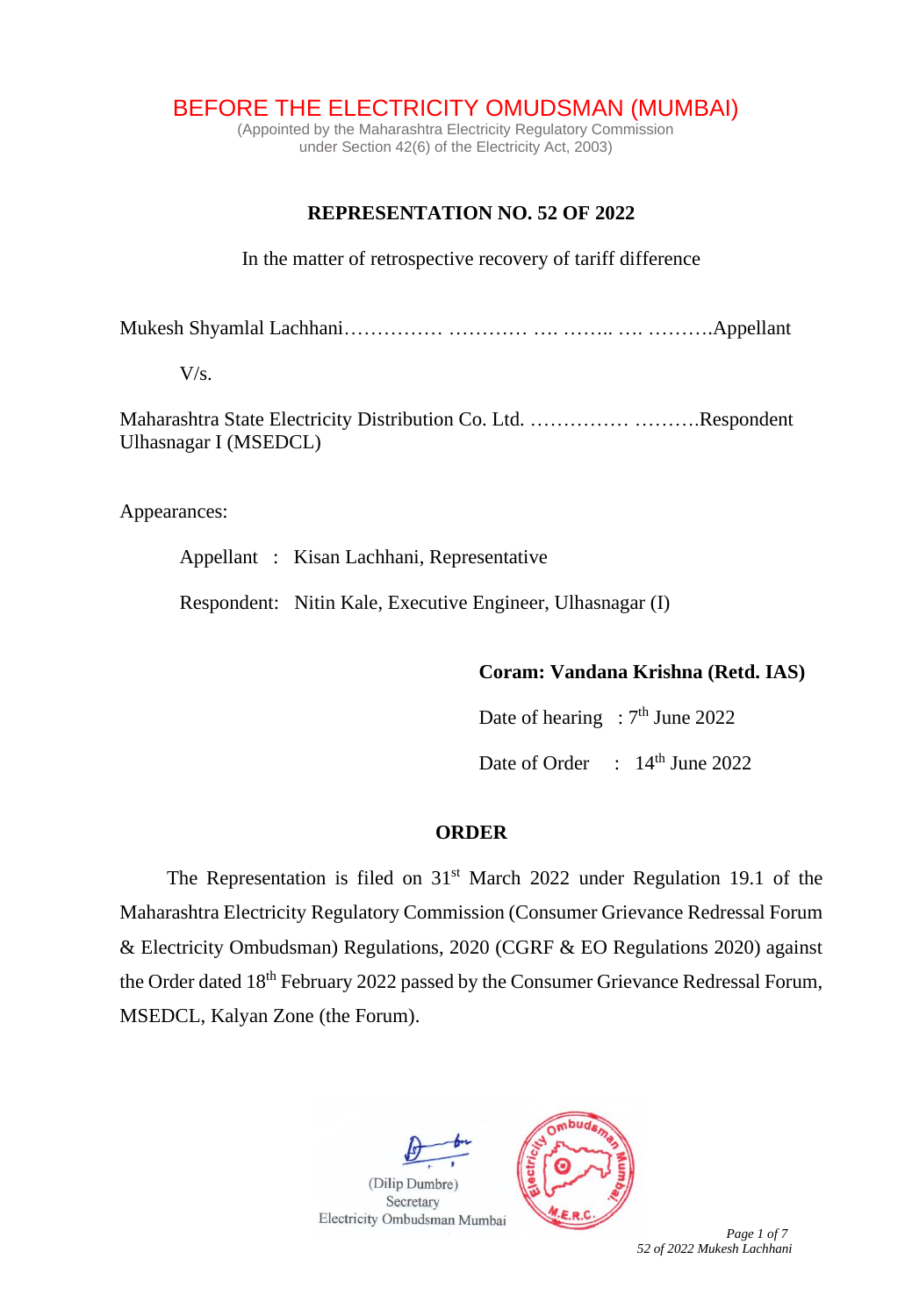A Deposit Notice was served on 05.04.2022 for an amount of Rs. 12770/- as per Regulation 19.22(h) of CGRF & EO Regulations 2020. The Appellant paid the deposit on 20.04.2022. Hence, the representation is registered on 20.04.2022.

2. The Forum, by its Order dated 18.02.2022 has rejected the grievance application in Case No. K/E/1845/2291/ of 2021-22 by giving following directions:

*"2. Compensation of Rs. 250/- as per SOP Regulations to be credited in next month bill of the consumer."*

3. Aggrieved by the order of the Forum, the Appellant filed this representation stating in brief as below: -

- (i) The Appellant is a consumer (No. 021513811320) of the Respondent from 10.05.2019 at Shop opposite Barrack No.577 Room No. 12, O.T. Section, Ulhasnagar. The activity of the Appellant is commercial at present.
- (ii) A Leave & Licence Agreement was made on 04.02.2019 between Appellant and his tenant, Shri. Hanumant Sopanrao Birajdar for the period of 01.02.2019 to 31.12.2019, and the same was extended for the period of 01.01.2020 to 30.11.2020. The Tenant allegedly used this premises for industrial purpose of Garment manufacturing. There was no use after completion of agreement.
- (iii) The Appellant for the first time applied for the change of tariff category from industrial to commercial on 05.10.2021. The Respondent's Section office carried out a Spot Inspection of the premises on 29.10.2021.
- (iv) The Respondent issued assessment bill of Rs.25,537.76 in October 2021 for change of tariff category from indusial to commercial with retrospective effect from September 2019 which is wrong. The Respondent has wrongly stated that the Appellant applied for change of tariff category in September 2019. The commercial tariff should be applicable from the date of inspection i.e., 29.10.2021.
- (v) The Appellant has, therefore, prayed that the Respondent be directed





 *Page 2 of 7 52 of 2022 Mukesh Lachhani*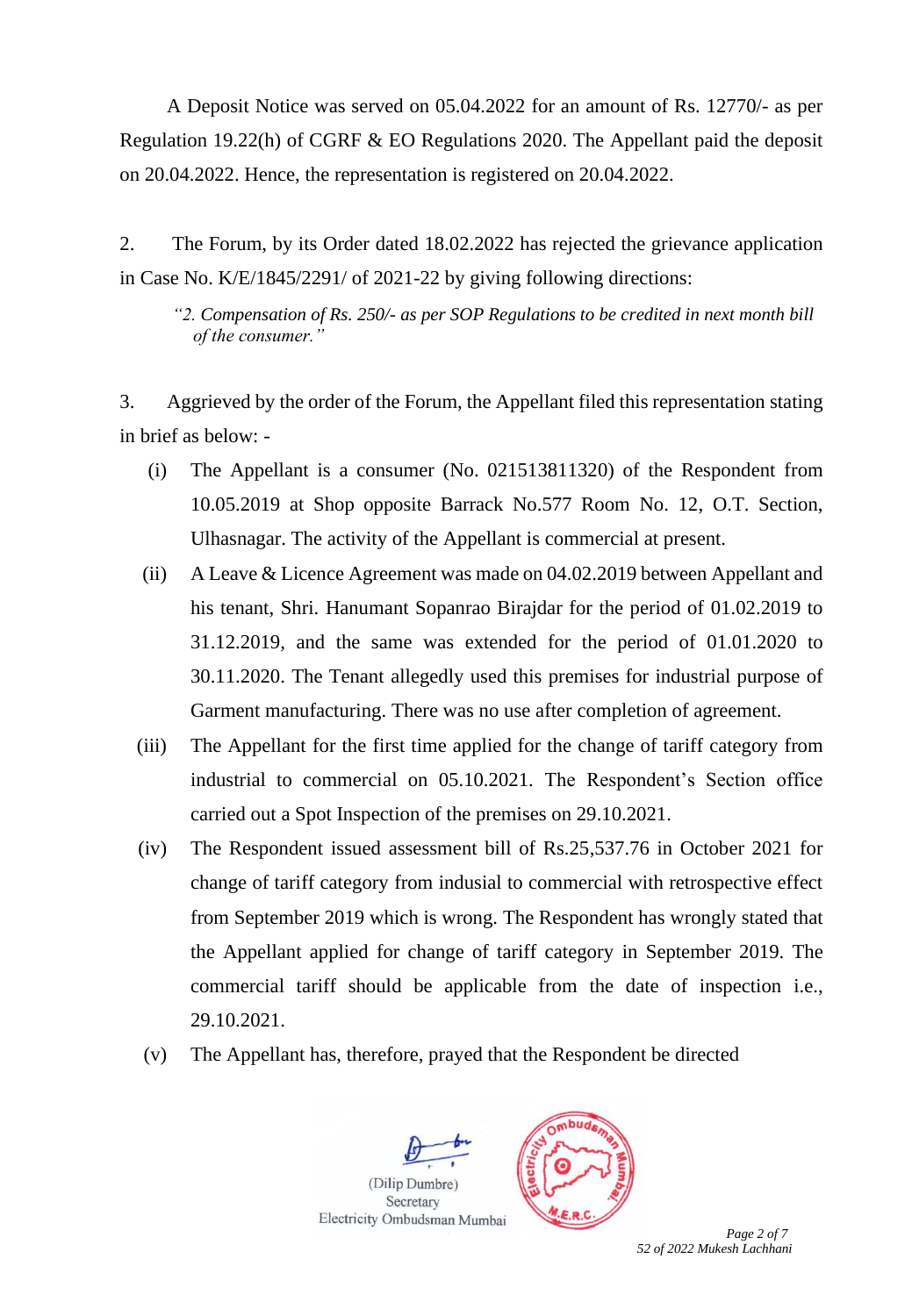- a. to cancel the recovery of tariff difference of Rs.25537.76 from September 2019 to October 2021.
- b. to pay compensation as per Regulations of Standard of performance which were in force.
- c. to compensate further for Rs. 10,000/- towards harassment, and mental torcher and expenditure for filing the grievance.
- 4. The Respondent has filed its reply dated 24.05.2022 stating in brief as under:
	- (i) The Appellant is a consumer (No. 021513811320) of the Respondent from 10.05.2019 at Shop opposite Barrack No.577 Room No. 12, O.T. Section, Ulhasnagar. The activity of the Appellant is commercial in nature.
	- (ii) The Appellant has initially taken electric connection for "Industrial" activity. However, he was actually using the power supply for commercial activity. He applied for change of tariff category from industrial to commercial initially through Mobile App on 20.09.2019 and then on 23.07.2021. Similarly, on 05.10.2021 he applied for the same change in tariff category to Consumer Care Facility Centre (CCFC).
	- (iii) These requests were registered on "Online Mobile App" with registered mobile (No. 9922287402) in the billing system which belongs to him. Unfortunately, the Respondent overlooked these two applications dated 20.09.2019 and 23.07.2021, which was a great mistake on the part of the Respondent, otherwise the alleged grievance would never happen.
	- (iv) The Deputy S&E, Officer, Vigilance Department, Kalyan has rightly pointed out these irregularities by its letter dated 13.10.2021 to the Additional Executive Engineer, Ulhasnagar II Sub-Dn. for 13 consumers for not changing the appropriate tariff category as "Commercial". The content of the letter is reproduced as below:





 *Page 3 of 7 52 of 2022 Mukesh Lachhani*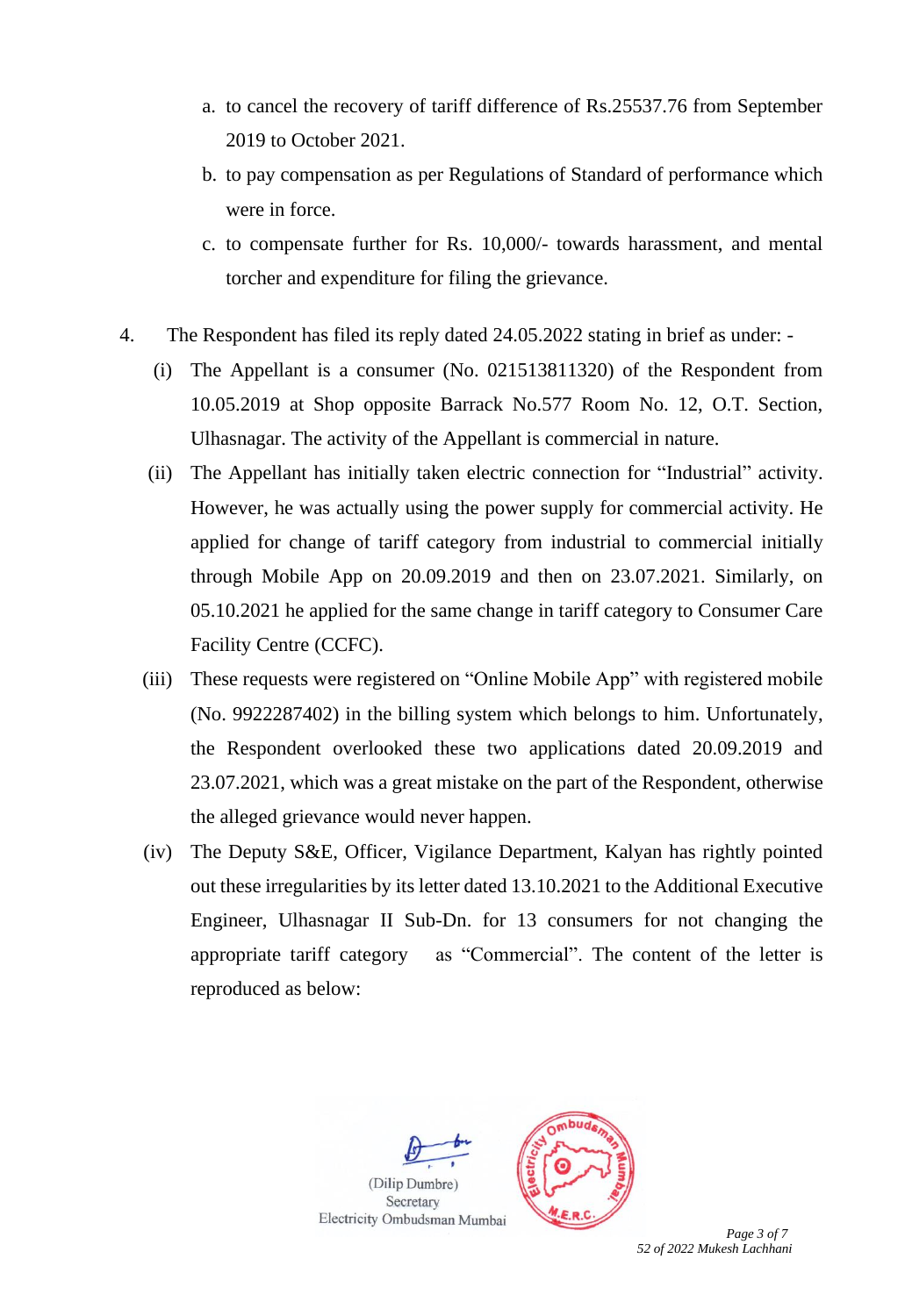| Sr. | <b>CONSUMER</b> | <b>CONSUMER</b> | <b>IRREGULARITY/DESCRIPANCIES OBSERVED</b>                                                                                      |  |
|-----|-----------------|-----------------|---------------------------------------------------------------------------------------------------------------------------------|--|
| No. | NO.             | <b>NAME</b>     |                                                                                                                                 |  |
|     | 21513811320     | <i>MUKESH</i>   | Consumer applied for commercial tariff but<br>SHYAMLAL application is submitted stage since<br>LACHHANI 20/09/2019 on NC Portal |  |

- (v) The Respondent's Section office carried out Spot Inspection of the premises on 29.10.2021. During inspection, the use of the Appellant was found commercial.
- (vi) The Appellant submitted his protest application dated 21.12.2021, denying making any application dated 20.09.2019, and submitted a leave and license agreement. The activity mentioned in the letter dated 21.12.2021 is "Readymade Garment Business". This is nothing but an afterthought.
- (vii) The mobile No. 9922287402 of the Appellant was also mentioned in leave and license agreement. The application dated 20.09.2019 on the online web portal is made from the same mobile number. Not only that, the Agreement does not anywhere mention the activity of the garment manufacturing.
- (viii) In view of the above, the Respondent stated that the Appellant himself applied for change of tariff category to "Commercial" in September 2019, therefore, it is correct to recover the tariff difference from September 2019.
- (ix) Thus, the Respondent prays that the Representation of the Appellant be dismissed.

5. An e-hearing was held on 07.06.2022 through Video Conference. During the hearing, the Appellant argued that the premises was given on rent basis for the period from 01.02.2019 to 30.11.2020. The Tenant was using this premises for Garment Manufacturing Industry according to the Appellant. There was no use after completion of this Leave and License Agreement. The Appellant applied on 05.10.2021 to the Consumer Care Facility Centre (CCFC) for change of tariff category which was confirmed by the Respondent on 29.10.2021. There is no question of retrospective assessment bill of Rs. 25,537.76 for change of tariff category from industrial to commercial for the period of 20.09.2019 to 29.10.2021. The Respondent created fabricated documents for tariff change which is not acceptable to the Appellant. The



 *Page 4 of 7 52 of 2022 Mukesh Lachhani*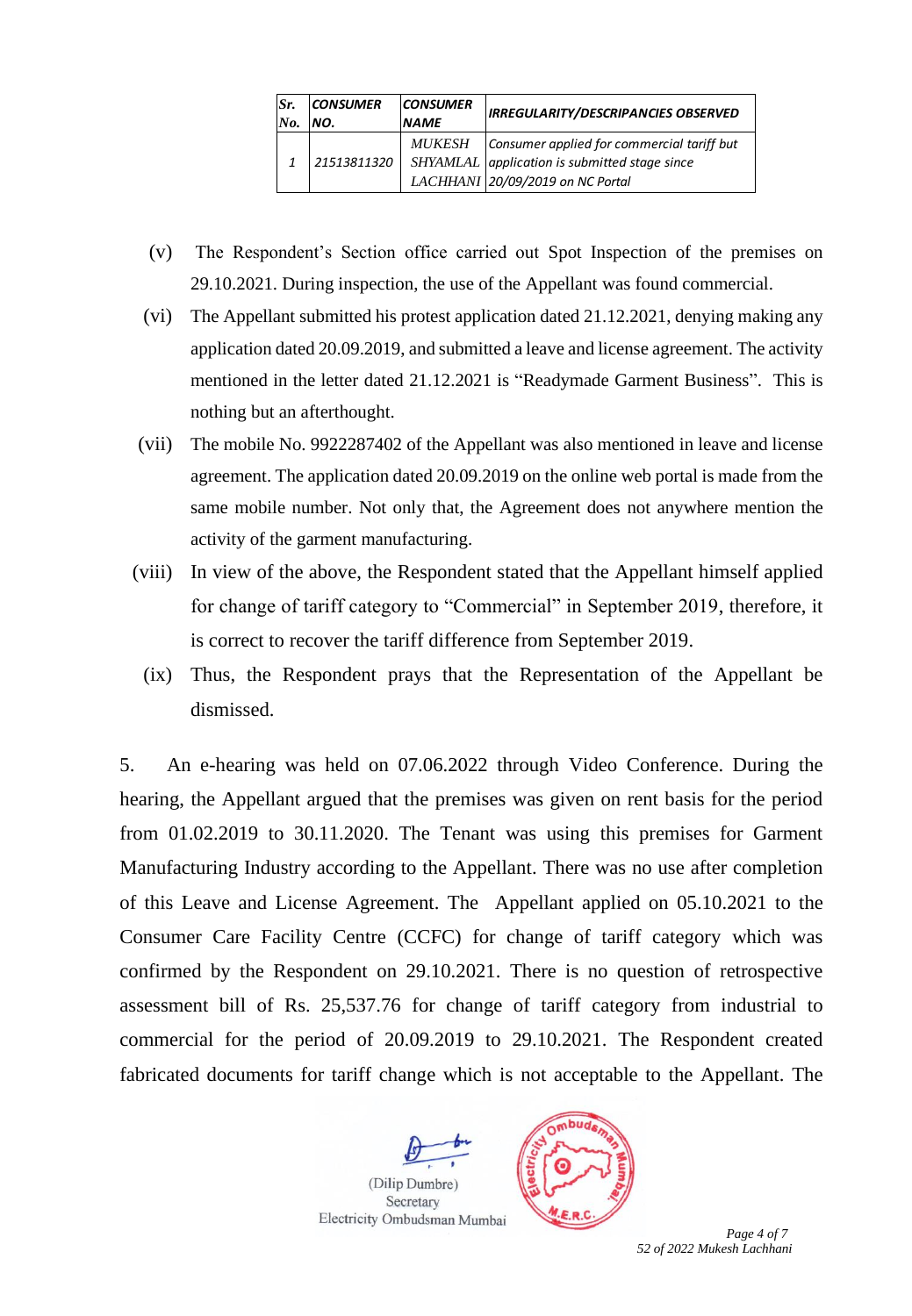Appellant has, therefore, prayed for cancellation of the recovery of tariff difference of Rs. 25,537.76 from September 2019 onwards.

6. The Respondent argued that the Appellant himself applied for change of tariff category on the Mobile App through his registered mobile (No. 9922287402) on 20.09.2019 and 23.07.2021 in the billing system. Admittedly, there was a mistake and delay on the part of the Respondent for not effecting the change of tariff category, otherwise the grievance would never have happened for under billing. The Appellant again applied for change of tariff category on 05.10.2020 at CCFC. The premises was inspected, and tariff change was effected from the date of first application 20.09.2019 onwards.

7. The Respondent argued that there is a Modus of Operandi, particularly in this area where some consumers initially apply for "Industrial" tariff category on vacant premises as the tariff rate is lower for industrial use. When the Industrial connection is released, the consumers normally shift to commercial activities without the knowledge of the Respondent, and just for formality's sake, apply for change in tariff category to avoid action against unauthorised use and penalty billing under Section 126 of the Electricity Act, 2003. If the Respondent fails to interlink this change of tariff category, the consumers enjoy the commercial activity with lower tariff category.

8. The Respondent further argued that the initial activity of the Appellant from the starting date was "tailoring shop" which comes under Commercial tariff category as per the various tariff orders of the Commission, and not garment manufacturing. Hence, the retrospective assessment is correct. Therefore, the Respondent prays that the representation of the Appellant be rejected.

## **Analysis and Ruling**

9. Heard the parties and perused the documents on record. The Appellant's premises are located opposite Barrack No.577 Room No. 12, O.T. Section, Ulhasnagar which was



 *Page 5 of 7 52 of 2022 Mukesh Lachhani*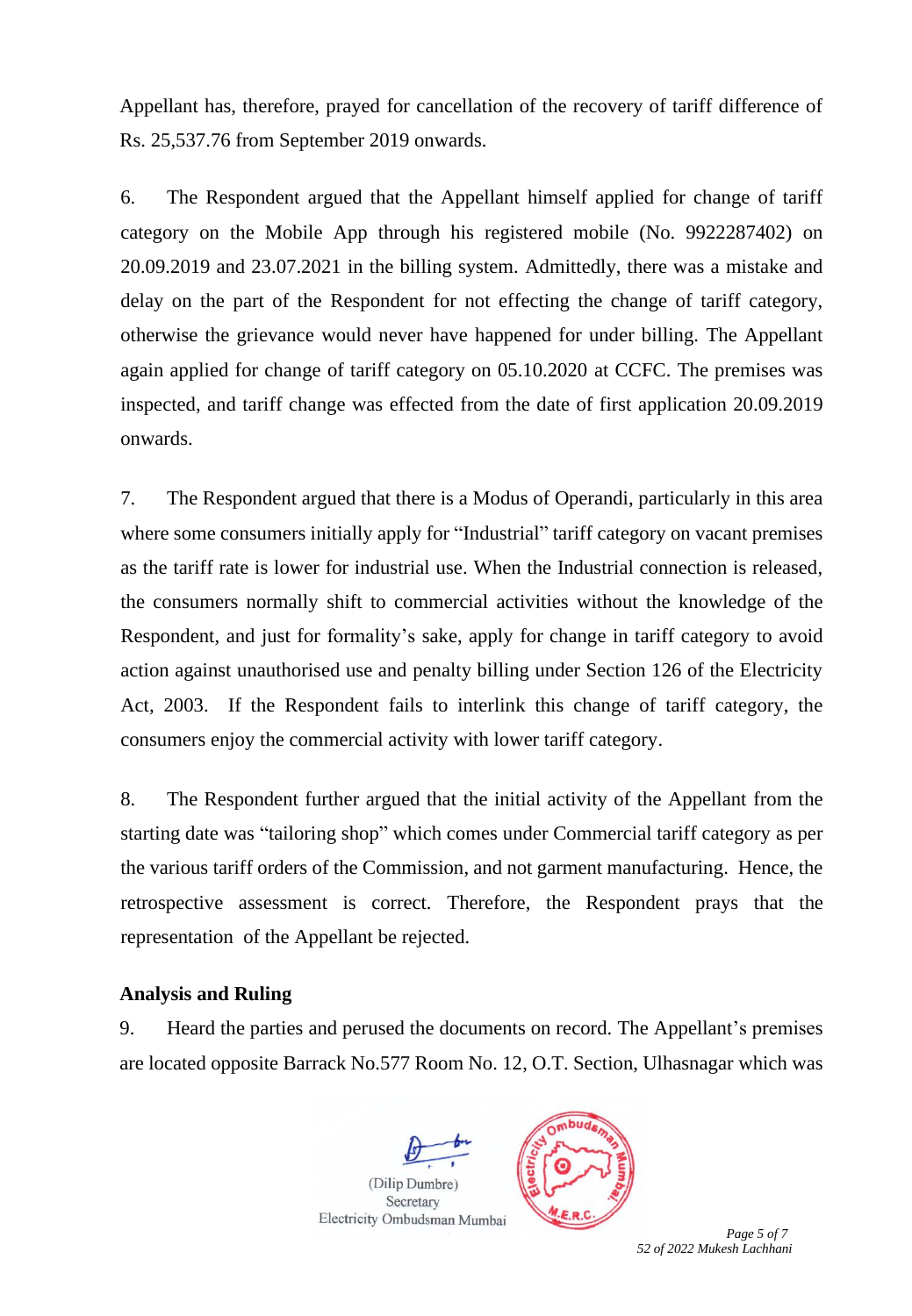given on rent for the period from 01.02.2019 to 30.11.2020. The said Leave and License Agreement is kept on record which is only notarised and not registered as per Maharashtra Rent Control Act 1999. It is claimed by the Appellant that the activity of the tenant was garment manufacturing, which comes under "Industrial". However, no documentary proof is put on record to establish that a garment manufacturing business was indeed being conducted from the premises. Even the Leave & Licence Agreement produced is not a registered document, hence cannot be relied upon to determine either the period or actual use of the premises.

10. On the other hand, the Respondent has placed all documents regarding change of tariff category from Industrial to Commercial on record which is tabulated as below:

| Consumer: Mukesh Shyamlal Lachhani (Cons. No. 21513811320) |                           |                               |                                             |                                  |                                                       |  |  |  |
|------------------------------------------------------------|---------------------------|-------------------------------|---------------------------------------------|----------------------------------|-------------------------------------------------------|--|--|--|
| Sr.<br>No.                                                 | <b>Application</b><br>No. | Date of<br><b>Application</b> | <b>Request Details</b>                      | Source for<br><b>Application</b> | <b>Referrance</b><br>Mobile for<br><b>Application</b> |  |  |  |
| ı.                                                         | 22278632                  | 20.09.2019                    | Change of tariff from                       | Online Web                       | 9922287402                                            |  |  |  |
|                                                            |                           |                               | Ind. to Commercial                          | Portal                           |                                                       |  |  |  |
| $\mathfrak{D}$                                             | 32753943                  | 23.07.2021                    | Change of tariff from                       | Online Web                       | 9922287402                                            |  |  |  |
|                                                            |                           |                               | Ind. to Commercial                          | Portal                           |                                                       |  |  |  |
| 3                                                          | 21950430                  | 05.10.2021                    | Change of tariff from<br>Ind. to Commercial | Consumer                         | 9922287402                                            |  |  |  |
|                                                            |                           |                               |                                             | Complaint                        |                                                       |  |  |  |
|                                                            |                           |                               |                                             | Facility                         |                                                       |  |  |  |
|                                                            |                           |                               |                                             | Centre.                          |                                                       |  |  |  |
|                                                            |                           |                               |                                             | Kalvan                           |                                                       |  |  |  |

The mobile No. 9922287402 of the Appellant is the registered mobile number with the Respondent. The same mobile number is also reflected in the Leave & License Agreement on record. Hence, it is crystal clear that the Appellant had initially applied for change of tariff category from Industrial to Commercial on 20.09.2019. The Vigilance Officer Kalyan has rightly pointed out irregularities by its letter dated 13.10.2021 to the Additional Executive Engineer, Ulhasnagar II Sub-Dn. regarding 13 consumers for the Subdivision whose tariff category has not been changed to "Commercial". Among these 13 consumers, the present Appellant is also included.

11. Unfortunately, and admittedly, the Respondent failed to change the tariff category in time after the first application of the Appellant in September 2019. However, it was



 *Page 6 of 7 52 of 2022 Mukesh Lachhani*